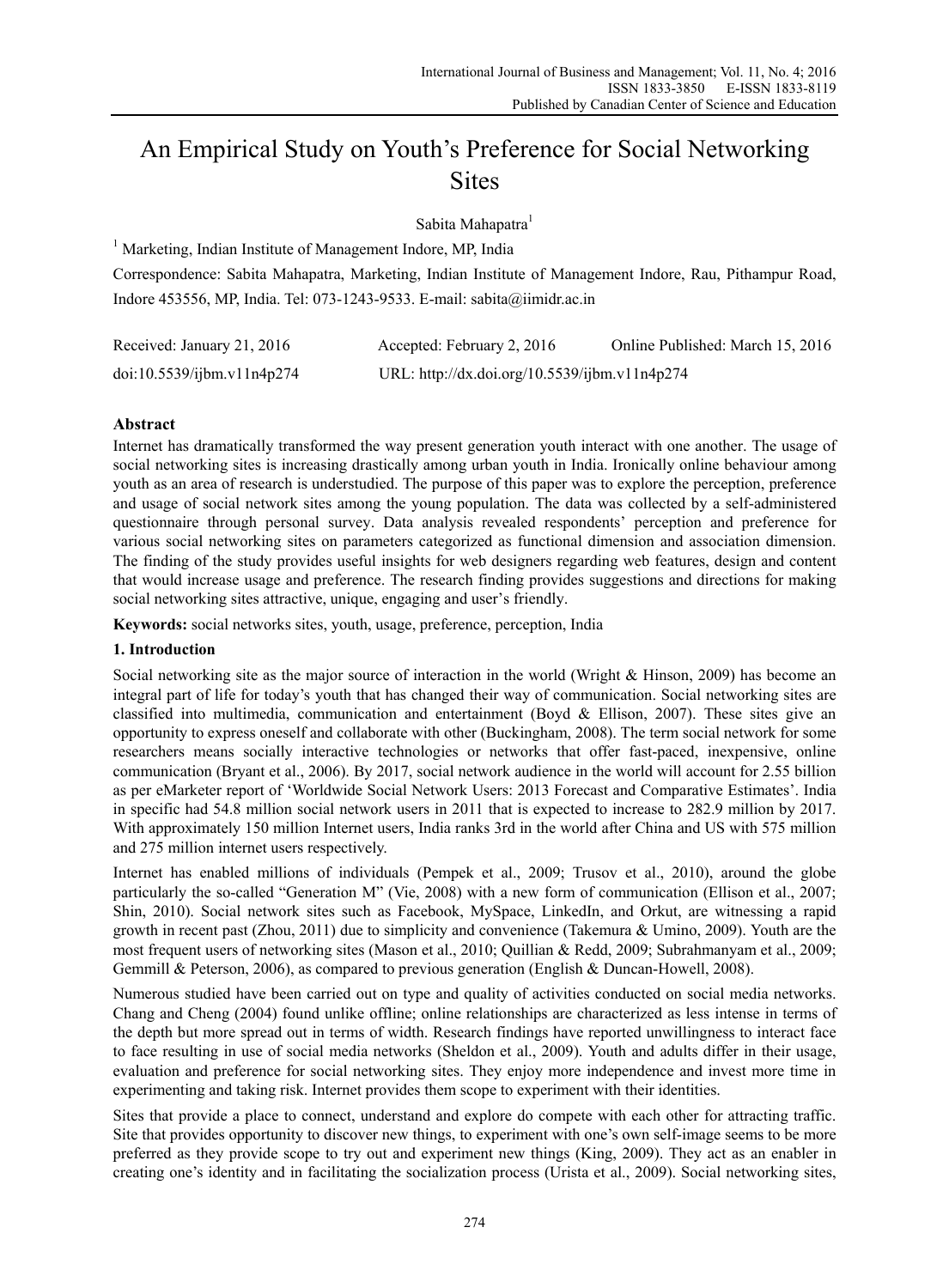provides opportunity for group formation, communication and exerting influence (Kane, Fichman, Gallaugher, & Glaser, 2009; Pfeil, Arjan, & Zaphiris, 2009; Ross et al., 2009), for sharing (Boyd & Ellison, 2008; Pfeil et al., 2009; Powell, 2009; Tapscott, 2008), developing and maintain relationships (Ellison, Steinfield, & Lampe, 2007; Kane et al., 2009). Individuals feel enabled to socialize and construct their own identity (Urista et al., 2009). These sites have changed the fulcrum of entertainment and information gathering hence researchers need greater insight on usage of online sites (West et al., 2007).

# **2. Literature Review**

According to uses and gratifications approach motivation for usage of a specific social network is guided by social, psychological and other gratifications reasons (Sheldon et al., 2009). Any site that satisfies these specific needs stands higher chance for been preferred over other social network sites. McQuail (1995) summarized the needs and gratifications into four basic categories: diversion to escape from routines and daily problems, personal relationships, for companionship, personal identity, for reinforcing individual values, and finally for collecting needed information (West et al., 2007, pp. 428-429). Research (Roy, 2009) on use and gratification theory grouped media gratifications into two categories: process gratification associated with performance of the activity or usage of the medium and content gratifications associated with the information acquired (Kayahara & Wellman, 2007).

Davis et al. (1992) found usefulness and enjoyment factors affected the usage of technology (Kim et al., 2007; Lin & Bhattacherjee, 2008; Lu & Su, 2009; Moon & Kim, 2001; Teo et al., 1999; Van der Heijden, 2004). A user of social network values the effectiveness of the site in allowing him/her to form profiles, build and maintain relationships and in reaching out to others (Li & Bernoff, 2008; Pfeil et al., 2009). Some scholars (Kang & Lee, 2010; Kwon & Wen, 2010; Sledgianowski & Kulviwat, 2009) in their study found users' perceived usefulness of social network sites affected their intention of usage. Researchers (Gandal, 1994; Shurmer, 1993) found sites with complementary items or services enhanced continuous usage intention (Powell, 2009; Tapscott, 2008). Greater numbers of peers in network sites facilitates bigger network thereby creating a greater sense of pleasure (Powell, 2009; Tapscott, 2008) and enjoyment (Li & Bernoff, 2008; Powell, 2009; Tapscott, 2008). Features like blogging, grouping, networking, instant messaging, enhanced social networking site interactions (Hsiao, 2011; Li, 2011; Wang et al., 2010).

Nyland and Near (2007) found entertainment, relationships and learning as the most common use of social networking sites. Ellison et al. (2007), in their study found that social networking sites were used by students primarily to maintain or intensify relationships. Stafford et al. (2004) identify content, process and social gratifications as the reason for usage of networking sites. Rafaeli (1986) in his study identifies entertainment, recreation and fun as the motive for usage of social networking sites. Subsequently Eighmey (1997) identified personal development, ease of use, relaxation and exchange of experiences as the motivating factor. Non-utilitarian motives like fun, escapism and spontaneity played an important role for usage of online social sites (Kim, 2002; Mathwick et al., 2002). Men and women with equal presence online had different motive for online use (Hoy & Milne, 2010). More specifically, women exhibited greater concerns for privacy (Tufekci, 2008), and exhibited greater inclination for textured types of communication (Anick, 2005; Jackson et al., 2001). According to Nazir et al. (2008), the probability of a new user subscribing to an application is dependent on the network effects. Effectiveness of the site to build and maintain relationships helps to form a positive impression about the site (Li & Bernoff, 2008; Pfeil et al., 2009). Scholars (Kang & Lee, 2010; Kwon & Wen, 2010; Sledgianowski & Kulviwat, 2009) were of the opinion that perceived usefulness of social network sites affects usage intention. Kang & Lee, 2010; Sledgianowski & Kulviwat, 2009 viewed social network sites as a 'pleasure-oriented information system'. Researchers (Gandal, 1994; Shurmer, 1993) have pointed out the complementary services enhances usage intention (Powell, 2009; Tapscott, 2008). A sense of pleasure (Powell, 2009; Tapscott, 2008) and enjoyment (Li & Bernoff, 2008; Powell, 2009; Tapscott, 2008) makes social networking sites unique. The essential features of social networking sites like blogging, grouping, networking and instant messaging enhances social interaction (Hsiao, 2011; Li, 2011; Wang et al., 2010). An understanding of gender differentials in terms of usage patterns seems to be extremely important (Li & Kirkup, 2007). Most of the findings are source of debate, more so in Indian context hence it is important to have an insight on the usage, perception and preference for social networking sites among youth. Though a lot of studies have been done on the usage motive but rarely any research has been done on preference for social networking site which seems to be extremely needed for providing web designers insight for attracting traffic. Research study reveals that youngsters use social networking sites to connect with people who are not in close physical proximity to fulfill their affiliations need (Lee, 2013). Research studies have observed men use social networking sites for developing new relationships while women use for relationship maintenance (Muscanell & Guadagno, 2012).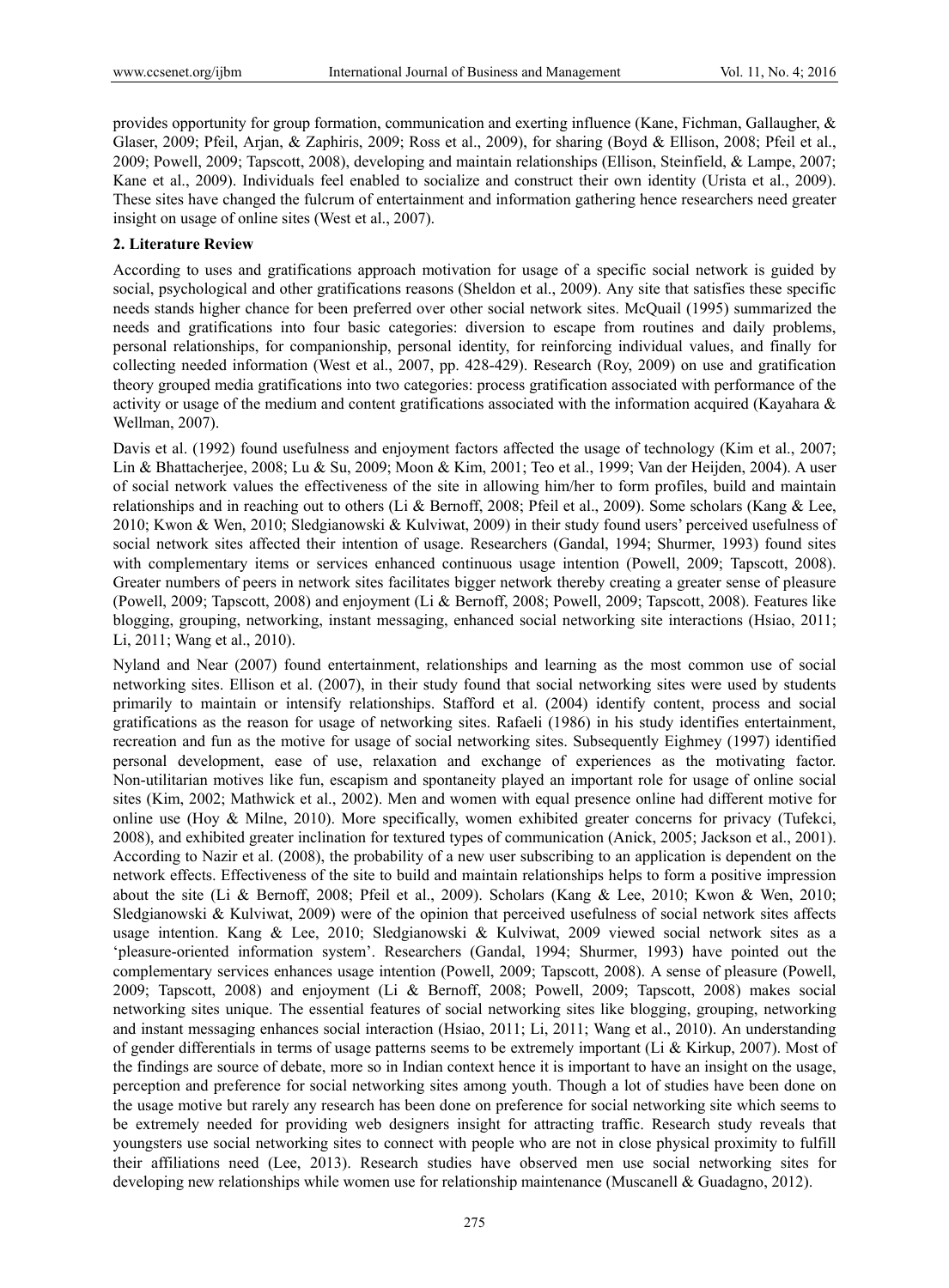## **3. Research Methodology**

The present study addressed the following research questions:

- Q 1: Why do youth prefer a particular social networking site?
- Q 2: What are the main reasons for usage of a particular social network site?
- Q 3: What are factors that influence the popularity of a particular social network site?

The empirical study was carried in Delhi the capital of India and the world's 2<sup>nd</sup> largest urban conglomerate. Data was collected from 150 university students from 10 different undergraduate and graduate schools. Purposive sampling was used to collect data from youth above 19 years of age for the present study. This age group is expected to be active, independent and mature (McNeal, 1992), as by the age of 19 a child has already developed highly cognitive skill in choice making (Belk et al., 1982) and differentiating products and brands (Ward et al., 1977). The college students were considered to be the most appropriate respondents for the present study due to their exposure to internet and group influence (Arrington, 2005; Basil, 1996). The present study used survey method to collect data. The questionnaire consisted of 40 questions. The first part of the questionnaire was on demographic profile like age, gender, etc. The second part of the questionnaire dealt with questions measuring user's usage and preference for social networking site. The third part captured users perception based on the similarity and dissimilarity across various social networking site. Respondents were asked to compare 5 social networking sites, two sites at a time based on overall similarity and dissimilarity. The wording of the questionnaire was refined based on pretests. Out of the 150 only 124 responses received were found to be useful and 26 responses were discarded due to incomplete information. The Statistical Package for Social Sciences 18.0 (SPSS) was used for data analysis. The top 5 popular site were considered for the current study.

#### **4. Analysis and Findings**

From table 1 it was found that on an average more than 50 % of the respondents used social networking site for about 5 hour per week. Table 2 reflects that majority of the respondents used social networking site for both personal and social purpose.

| <b>Social networking Site</b> | % of Response |  |
|-------------------------------|---------------|--|
| Less than 5 hour              | 58.2          |  |
| $5-10$ hours                  | 31.5          |  |
| $10-15$ hours                 | 7.6           |  |
| More than 15 hours            | 27            |  |

Table 1. Average time spent on social website weekly

Table 2. Usage of social networking site

| <b>Usage of Social networking site</b> | Mean | <b>SD</b> |
|----------------------------------------|------|-----------|
| To see what others are doing           | 3.30 | 1.14      |
| To post information                    | 2.77 | 1.07      |
| To obtain information about products   | 3.60 | 1.28      |
| To find new market trends              | 3.73 | 1.31      |
| For job alerts                         | 3.72 | 1.35      |
| To find organization services          | 3.81 | 1.24      |
| To chat                                | 2.08 | 1.09      |
| To make friends                        | 2.49 | 1.14      |
| To play games                          | 3.76 | 1.30      |

The internal consistency and reliability was measured using Cronbach Alpha and KMO (Kaiser-Meyer-Olkin Measure of Adequacy) tests. The instrument was reliable with an alpha value of 0.78 as shown in table 3 (Malhotra, 2003).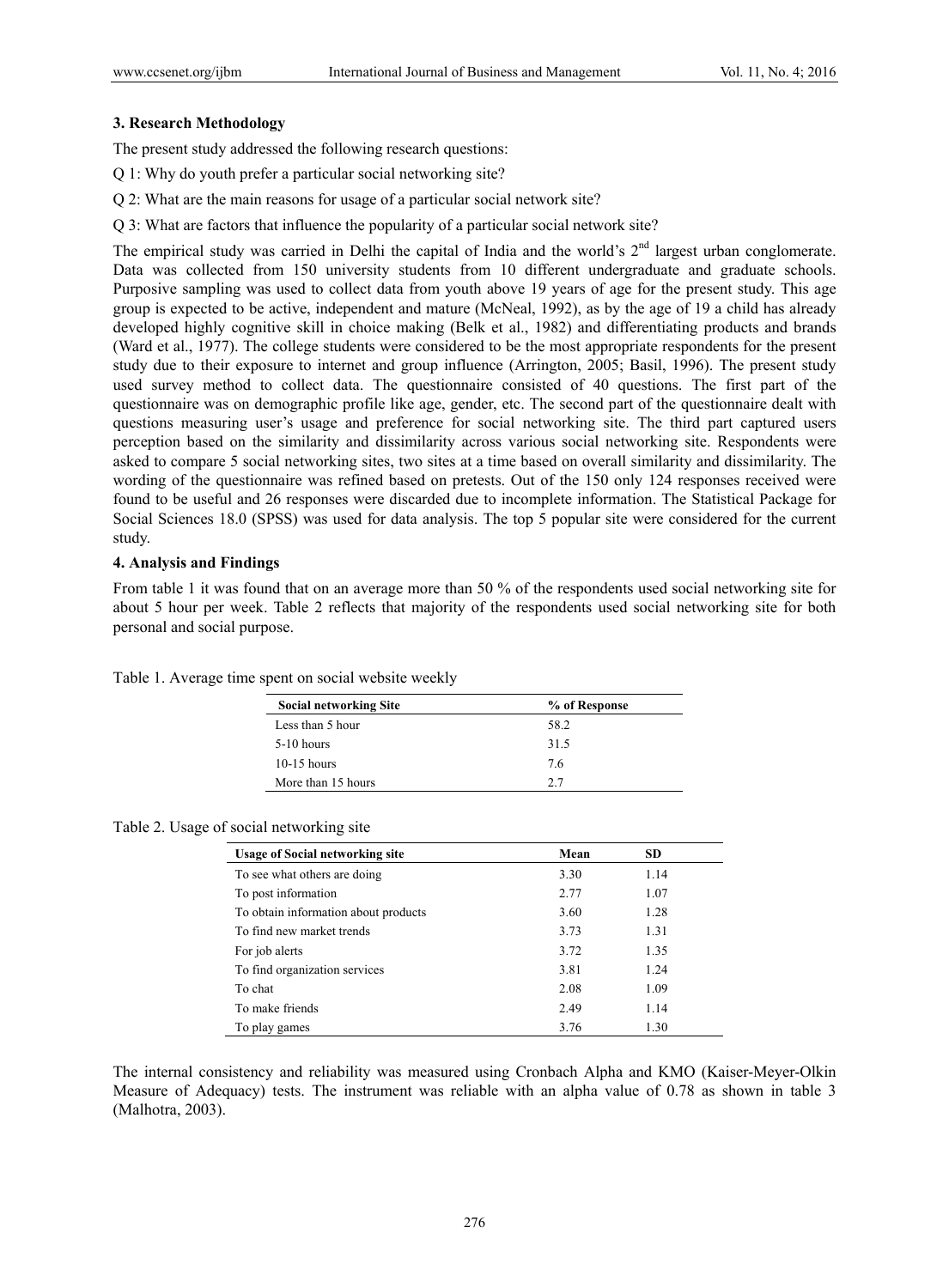Table 3. Reliability statistics

| Cronbach's Alpha | N of Items |
|------------------|------------|
| 0.787            |            |

Cronbach's Alpha N of Items<br>
0.787 48<br>
Chi-square test was carried to find out the significant difference between the types of games played across different age groups in a particular networking site. From figure 1 it is evident that respondents played games extensively on Facebook.



Figure 1. Games played in social website

Significant difference across gender group was found regarding information that respondents were reluctant to share on social networking sites. It was found that female respondents were reluctant to share their mobile number on the site. Table-4 reflects the alpha value as 0.00 at 0.05 level of significance.

| Table 4. Results of the Chi-Square test |  |  |
|-----------------------------------------|--|--|
|-----------------------------------------|--|--|

|                              | Value  | Df | Asymp. Sig. |
|------------------------------|--------|----|-------------|
|                              |        |    | $(2-sided)$ |
| Pearson Chi-Square           | 16.202 | 2  | 0.000       |
| Likelihood Ratio             | 16.097 |    | 0.000       |
| Linear-by-Linear Association | 16.012 |    | 0.000       |

More than 60% respondent preferred Facebook as the most preferred site. Respondent's perception for different social networking site was found using multidimensional scale. Respondents were asked to rate various combinations of social networking site on a 10-point scale. Respondents rated two social networking sites at the same time based on overall similarity or dissimilarity. Respondents gave higher rating for a social networking site that they considered were similar and lower rating for a social networking site based on the perceived dissimilarity. Multidimensional scale was used to create a perceptual map for various social networking sites.

From figure-1 it is quite clear that Facebook, Twitter and Orkut occupied a position distinct from LinkedIn and MySpace on two dimensions. The dimension on horizontal axis in figure-1 was named as functional association and the dimension on the vertical axis was named as group association. The functional association dimension indicated the features of a social networking site like the type, variety, relevance and flexibility of features while group association dimension indicated the type of group (professional or personal), size of group (number of contacts) and group activity. Based on the dimension it was found that Facebook, Orkut and Twitter occupied somewhat similar position on both the dimension indicating the fact that these sites enjoyed a somewhat similar perception and hence emerged as strong competitor to each other.

From the perceptual map obtained from multidimensional scale, it is observed that Facebook, Orkut and Twitter are relatively high on both the parameter and enjoy different perception space compared to MySpace and LinkedIn. These sites occupied a position at a significantly different zone on the perceptual map.

While comparing with social networks as MySpace, Facebook seems to be highly private, with a member only policy. MySpace was perceived as provider of videos, music and picture. Facebook was perceived as user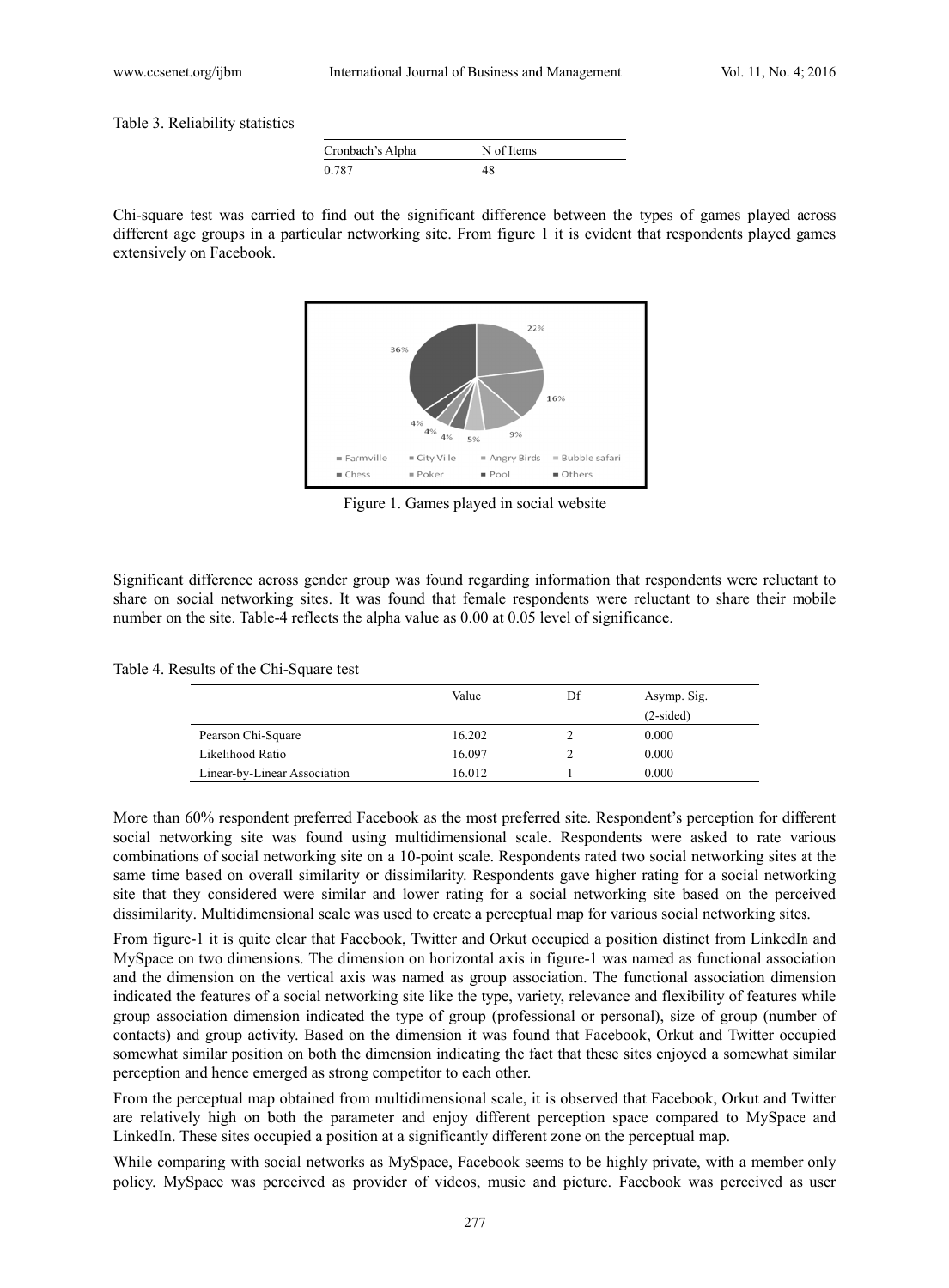friendly in terms of its features which made it easy to locate and find things of interest. In addition, because of its highly customized nature, as well as with the feature of experimenting with self-image (King, 2009) it is more for socializing and talking to friends about work. Facebook seems to be preferred for social reasons, though at times it is used for learning purposes (Madge et. al, 2009) as well. Tweeter was perceives as information network, LinkedIn was perceived as a professional network while Facebook was perceived as a social network. Facebook seems to be highly accessible and scalable in terms of communication.



Figure 2. The relationship

# **5. Conclus sions**

The present paper provided insight on youth usage, perception and preference for social networking sites. First, the finding of the study concluded that features and type and number of members as the most important factor influencing perception and preference. The findings of the present study seems to be similar with Sledgianowski  $&$  Kulviwat, (2009) study that suggested enjoyment and Powell (2009) and Tapscott (2008) study that suggested users experience of fun influencing user's preference for social networking site. Second, the study concluded type of group (professional or personal), size of group (number of contacts) and group activity to be important factor influencing perception and preference for social networking sites. This finding seems in line with the research study (Li & Bernoff, 2008; Powell, 2009; Sledgianowski & Kulviwat, 2009; Tapscott, 2008) that concluded that opportunity to expand in terms of contact and activity as one of the major reason to prefer a social networking g site.

# **6. Manage erial Implicat tions**

The finding of the present study provides insight and recommend for social networking designers to develop specific applications as per the demands, to allure and encourage network externalities. To strengthen stickiness of a site, web designers should include element of novelty and pleasurable surprise. Practitioners should constantly include value added applications to reinforce enjoyment and use experience. In the coming years for any social networking site to be a winner in the rapidly evolving social networking space they need to crave a special and clear position that would fit best for their target group. Hence web designers need to be careful about the site physical look, the features and about the element of privacy and flexibility. Hence companies should try to explore different ways to deal with privacy concerns by empowering users with more control to mitigate privacy concerns. A social networking site that is able to project a distinct position would attract traffic and enjoy strong network. The company-created or third-party managed social networking sites should ensure the quality and user experience to encourage users to share information on popular sites. Social networking sites need to develop and update their services continuously to satisfy user's needs. Marketers can use social networking sites for mobilizing users to get engaged in social movement or activities, like engaging in social cause campaign and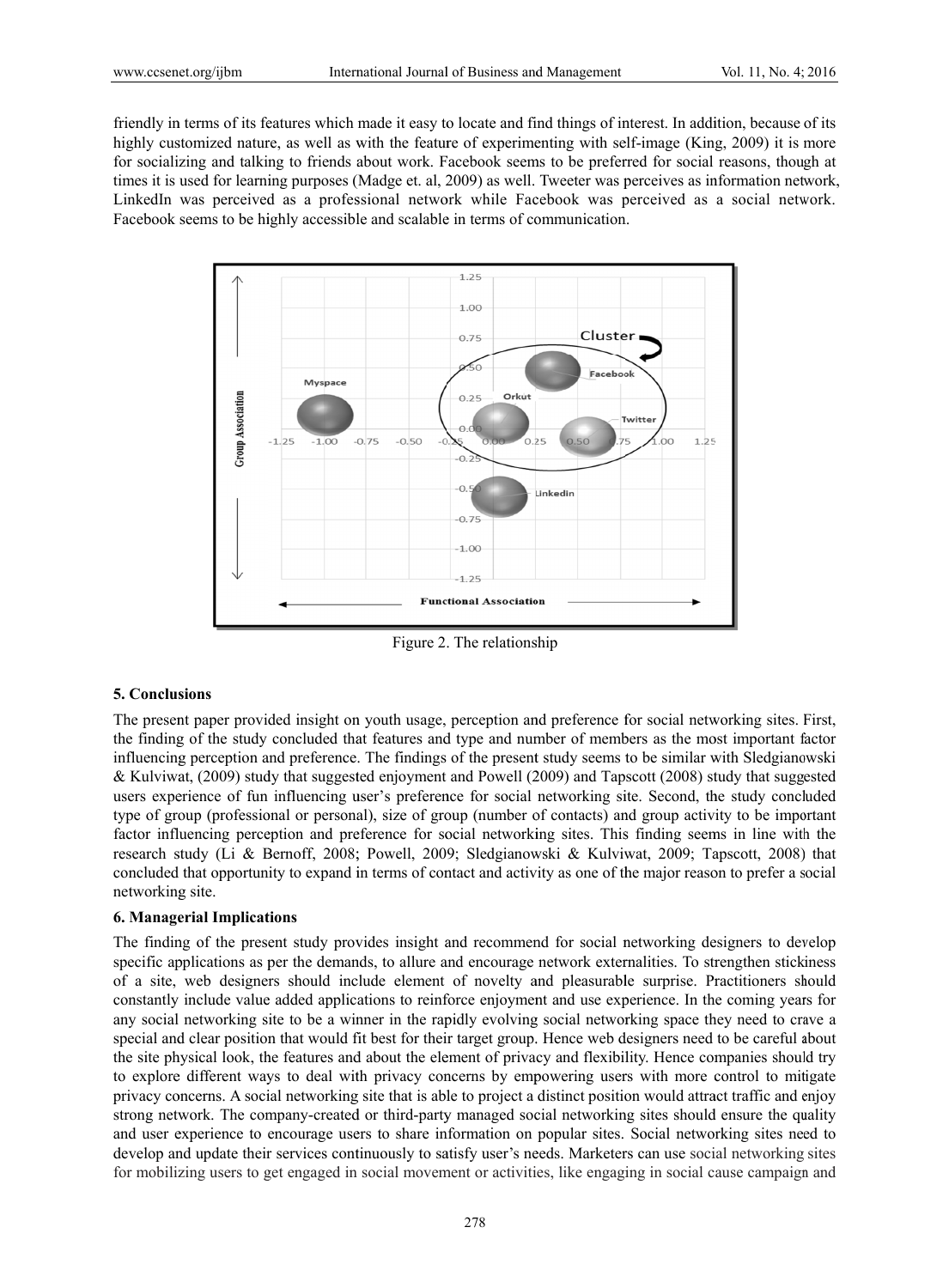building brand community.

#### **References**

Anick, J. (2005). *Study Shows Slight Differences in How Men and Women Use Internet*. The Canadian Press. Retrieved that the contract of the contract of the contract of the contract of the contract of the contract of the contract of the contract of the contract of the contract of the contract of the contract of the contract of

http://search.ebscohost.com/login.aspx?direct¼true&db¼n5h&AN¼MYO411262082905&site¼eds-live

- Arrington, M. (2005). *85% of College Students Use Facebook.* Tech Crunch. Retrieved from http://www.techcrunch.com/2005/09/07/85-of-college-students-use-acebook/
- Basil, M. D. (1996). The Use of Student Samples in Communication Research. *Journal of Broadcasting & Electronic Media*, *40*, 431-440.
- Belk, R. W., Bahn, K. D., & Mayer, R. N. (1982). Developmental recognition of consumption symbolism. *Journal of Consumer Research*, *9* , 4-17.
- Boyd, D. M., & Ellison, N. B. (2008). Social network sites: Definition, history, and scholarship. *Journal of Computer-Mediated Communication*, *13*, 210-230.
- Bryant, J. A., Ashley, S. J., & Amber, M. K. S. (2006). Mining, Text Messaging, and Adolescent Social Networks. *Journal of Computer Mediated Communication*, *11*, 577-592.
- Buckingham, D. (2008). *Youth, Identity, and Digital Media. John D. and Catherine T. MacArthur Foundation Series on Digital Media and Learning.* Cambridge, MA: MIT Press.
- Chang, D. K. S., & Cheng, G. H. (2004). A comparison of Offline and Online Friendship qualities at Different Stages of Relationship Development. *Journal of Social and Personal Relationships*, *21*(3), 305-320.
- Davis, F. D., Bagozzi, R. P., & Warshaw, P. R. (1992). Extrinsic and intrinsic motivation to use computers in the workplace. *Journal of Applied Social Psychology*, *22*, 1111-1132.
- Eighmey, J. (1997). Profiling user responses to commercial web sites. *Journal of Advertising Research*, *37*(3), 59-66.
- Ellison, N. B., Steinfield, C., & Lampe, C. (2007). The benefits of Facebook ''friends'': Social capital and college students' use of online social network sites. *Journal of Computer-Mediated Communication*, *12*, 1143-1168.
- English, R. M., & Duncan-Howell, J. A. (2008). Facebook goes to college: using social networking tools to support students undertaking teaching practicum. *Journal of Online Learning and Teaching*, *4*(4), 596-601.
- Gandal, N. (1994). Hedonic price indexes for spreadsheets and an empirical-test for network externalities. *Journal of Economics*, *25*, 160-170.
- Gemmill, E., & Peterson, M. (2006). Technology use among college students: implications for student affairs professionals. *NASPA Journal*, *43*(2), 280-300.
- Hoy, M. G., & Milne, G. (2010). Gender differences in privacy-related measures for young adult Facebook users. *Journal of Interactive Advertising*, *10*(2), 28-45.
- Hsiao, K. (2011). Why are internet users willing to pay for social networking services? *Online Information Review*, *35*(5), 770-88.
- Jackson, L. A., Ervin, K. S., Gardner, P. D., & Schmitt, N. (2001). Gender and the internet: women communicating and men searching. *Sex Roles*, *44*(5/6), 363-379.
- Kane, G. C., Fichman, R. G., Gallaugher, J., & Glaser, J. (2009). Community relations 2.0. *Harvard Business Review*, *87*, 45-50.
- Kang, Y. S., & Lee, H. (2010). Understanding the role of an IT artifact in online service continuance: An extended perspective of user satisfaction. *Computers in Human Behavior*, *26*, 353-364.
- Kayahara, K., & Wellman, B. (2007). Searching for Culture-high and low. *Journal of Computer-Mediated Communication*, *12*(3), 824-845.
- Kim, E., & Lee, B. (2007). An economic analysis of customer selection and leveraging strategies in a market where network externalities exist. *Decision Support Systems*, *44*, 124-134.
- Kim, Y. (2002). Consumer value: An application to mall and internet shopping. *International Journal of Retail and Distribution Management*, *30*(12), 595-602.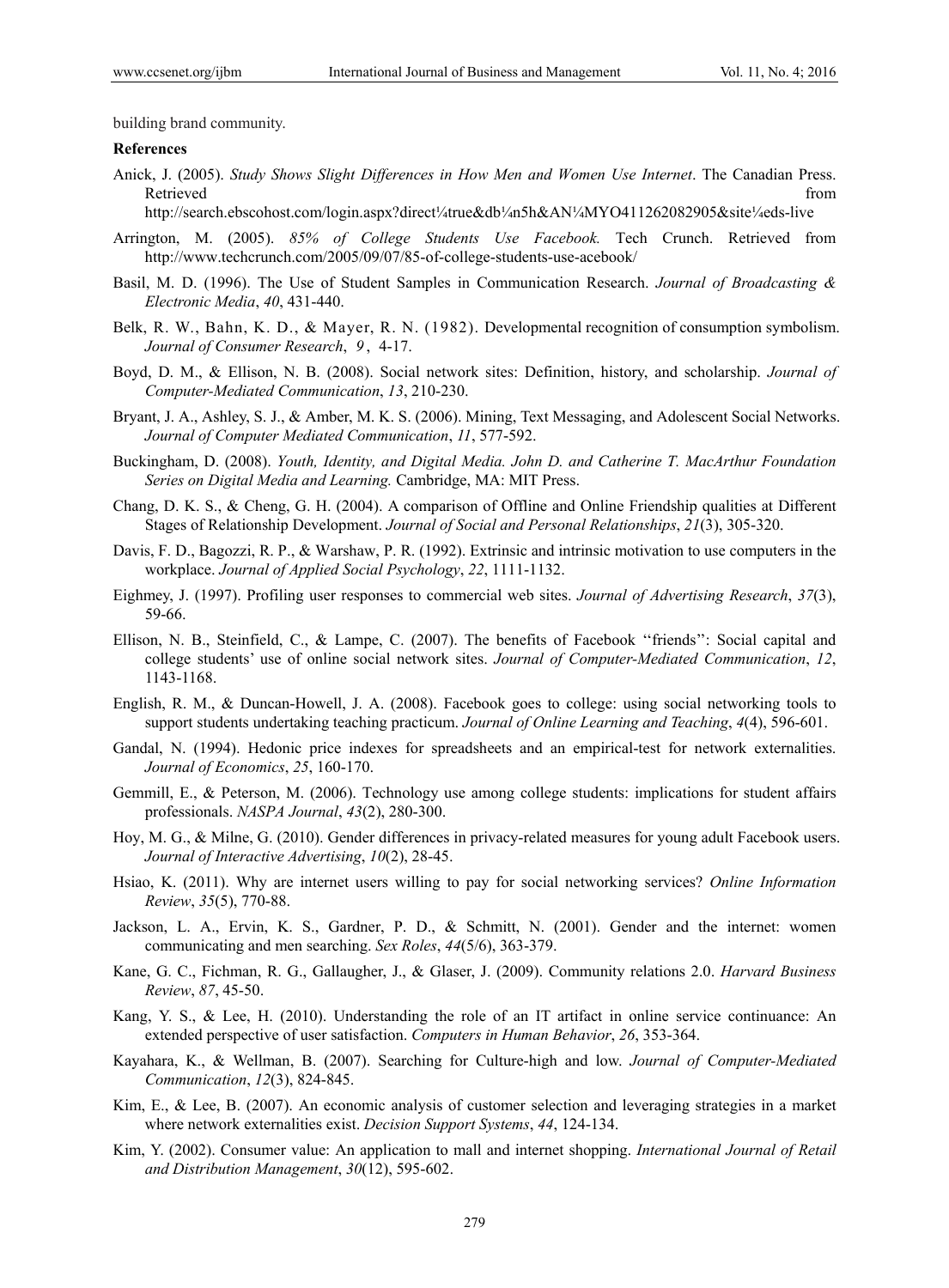- King, T. (2009). Teens' Use of Online Social Networks. *Journal of New Communications Research*, *4*(2), 36-41.
- Kwon, O., & Wen, Y. (2010). An empirical study of the factors affecting social network service use. *Computers in Human Behavior*, *26*, 254-263.
- Lee, D. (2013). The role of attachment style in building social capital from a social networking site: The interplay of anxiety and avoidance. *Computers in Human Behavior, 29*(4), 1499-1509. http://dx.doi.org/10.1016/j.chb.2013.01.012
- Li, C., & Bernoff, J. (2008). *Groundswell: Winning in a world transformed by social technologies*. Boston, MA: Harvard Business School Press.
- Li, D. (2011). Online social network acceptance: A social perspective. *Internet Research*, *21*(5), 562-80.
- Li, N., & Kirkup, G. (2007). Gender and cultural differences in internet use: A study of China and the UK. *Computers & Education*, *48*(2), 301-317.
- Lin, C. P., & Bhattacherjee, A. (2008). Understanding online social support and its antecedents: A socio-cognitive model. *The Social Science Journal*, *46*, 724-737.
- Lu, H. P., & Su, Y. J. P. (2009). Factors affecting purchase intention on mobile shopping web sites. *Internet Research*, *19*, 442-458.
- Madge, C., Julia, M. J. W., & Tristram, H. (2009). Facebook, social Integration and Informal Learning at University: It is more for Socializing and Talking to Friends about Work Than for Actually Doing Work. *Learning, Media and Technology*, *34*(2), 141-155.
- Malhotra, K. N. (2003). *Marketing Research an Applied Orientation* (3rd ed.). Pearson Education.
- Mason, M. J., Valente, T. W., Coatsworth, J. D., Mennis, J., Lawrence, F., & Zelenak, P. (2010). Place-based social network quality and correlates of substance use among urban adolescents. *Journal of Adolescence*, *33*(3), 419-427.
- Mathwick, C., Malhotra, N., & Rigdon, E. (2002). The effect of dynamic retail experiences on experiential perceptions of value: an internet and catalog comparison. *Journal of Retailing*, *78*(1), 51-60.
- McNeal, J. U. (1992). *Kids as Customers: A Handbook of Marketing to Children*. Lexington Books, Oxford.
- McQuail, D. (1995). *Mass Communication Theory*. Newbury Park, CA: Sage.
- Moon, J. W., & Kim, Y. G. (2001). Extending the TAM for a World-Wide-Web context. *Information & Management*, *38*, 217-230.
- Muscanell, N. L., & Guadagno, R. E. (2012). Make new friends or keep the old: Gender and personality differences in social networking use. *Computers in Human Behavior*, *28*(1), 107-112. http://dx.doi.org/10.1016/j.chb.2011.08.016
- Nazir, A., Raza, S., & Chuah, C. N. (2008). *Unveiling Facebook: A measurement study of social network based applications*. Proceedings of the ACM Internet Measurement Conference.
- Nyland, R., & Near, C. (2007). *Jesus is my friend: Religiosity as a mediating factor in internet social networking use*. Paper presented at AEJMC Midwinter Conference, Reno, NV, February.
- Pempek, T. A., Yermolayeva, Y. A., & Yermolayeva, S. L. (2009). College students' social networking experiences on Facebook. *Journal of Applied Developmental Psychology*, *30*, 227-238.
- Pfeil, U., Arjan, R., & Zaphiris, P. (2009). Age differences in online social networking: A study of user profiles and the social capital divide among teenagers and older users in MySpace. *Computers in Human Behaviour*, *25*, 643-654.
- Powell, J. (2009). *33 Million people in the room: How to create, influence, and run a successful business with social networking.* NJ: FT Press.
- Quillian, L., & Redd, R. (2009). The friendship networks of multiracial adolescents. *Social Science Research*, *38*(2), 279-95.
- Rafaeli, S. (1986). The electronic bulletin board. A computer-driven mass-medium. *Computers and the Social Sciences*, *2*(3), 23-31.
- Ross, C., Orr, E. S., Sisic, M., Arseneault, J. M., Simmering, M. G., & Orr, R. R. (2009). Personality and motivations associated with Facebook use. *Computers in Human Behaviour*, *25*, 578-586.